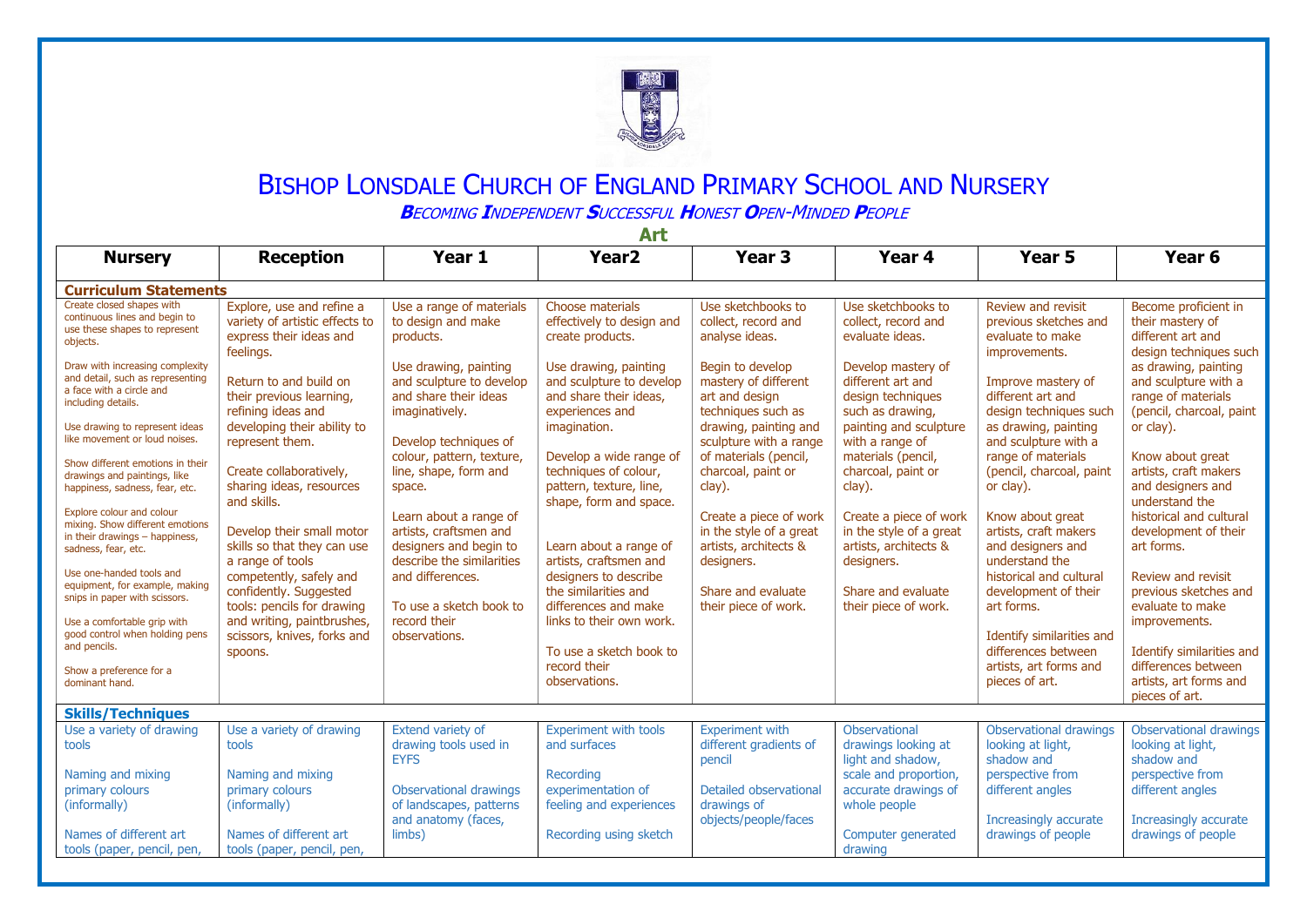| felt-tip, crayon, paint<br>brush, sponge, paint pot,<br>water pot)<br>Using different materials<br>(sensory experiences,<br>textures, discussion)<br>Simple collage<br>Constructing,<br>manipulating, building,<br>destroying and shaping<br>materials (malleable)<br><b>Rubbings</b><br>Print with variety of<br>objects and colours<br>Repeating pattern, simple<br>symmetry<br>Say what they like or<br>dislike about the work,<br>compare<br>Represent their ideas<br><b>Makes continuous lines</b><br>and enclosed shapes | felt-tip, crayon, paint<br>brush, sponge, paint pot,<br>water pot)<br>Using different materials<br>(sensory experiences,<br>textures, discussion)<br>Simple collage<br>Constructing,<br>manipulating, building,<br>destroying and shaping<br>materials (malleable)<br><b>Rubbings</b><br>Print with variety of<br>objects and colours<br>Repeating pattern, simple<br>symmetry<br>Share and explain their<br>intentions and methods,<br>compare with others<br>Create from observation or<br>imagination | Name all colours<br>(primary and secondary)<br>and mixing colours<br>together<br>Collage<br><b>Exploring various textiles</b><br>Construct for a purpose,<br>communicate ideas<br>before starting<br>Carving, pinching, rolls<br>coils, simple joins using<br>modelling media<br>(clay/plasticine)<br>Impressed images/relief<br>printing<br>Patterns and symmetry<br>Express ideas through<br>their art<br>Say what they like about<br>their own/other's work<br>Compare pieces of art | <b>Exploring creating tones</b><br>with colour with white<br>and black<br>Exploring how to darken<br>colours without using<br>black<br>Overlapping and<br>overlaying materials<br>Collage<br>Replicating textures and<br>patterns in a 3D form<br><b>Observational drawings</b><br>Selecting the best<br>materials and techniques<br>Analyse/evaluate their<br>own/other's work using<br>artistic vocabulary<br>Imprint onto malleable<br>materials<br><b>Creating different</b><br>textures using drawing<br>tools<br><b>Block printing</b><br>Compare and contrast<br>different pieces of art | Positive and negative<br>shapes (3D drawing)<br>Initial/draft sketching<br>Colour mixing - colour<br>wheels<br>Different types of<br>brushes (angled, fan,<br>round, wide, thin, stiff,<br>soft)<br>Painting techniques-<br>dotting, scratching,<br>splashing<br>Shape, form, model<br>and construct with<br>different adhesives<br>and methods of<br>construction<br>Relief, monoprintia,<br>overlapping colour and<br>impressed printing<br>Pattern and texture<br>studies<br>Mixed media<br>Make suggestions to<br>adapt and improve a<br>piece of art, compare<br>and contrast<br>Preliminary sketching<br>Weaving on carboard<br>looms, making<br>patterns or pictures | Colour mixing and<br>matching: tint, tone<br>and shade, warmness<br>and coolness<br>Observational colour<br>work<br>Colour work to reflect<br>mood, movement and<br>emotion<br>Plan and develop<br>Discuss own work and<br>work of sculptures,<br>natural and manmade<br>forms of construction<br>Modify and adapt<br>printed work<br>Explore environmental<br>and manmade<br>patterns<br><b>Tessellation</b><br><b>Explore three-</b><br>dimensional $art - use$<br>clay to create form<br>Combine print making<br>techniques<br>Give constructive<br>feedback, compare<br>and contrast | Incorporate hue, tint,<br>tone, shades and<br>mood<br>Explore texture within<br>colour and using colour<br>for purposes<br>Use stories, music,<br>poetry as a stimulus<br>(take one picture<br>project?)<br>Select own materials +<br>embellish own work to<br>create a final result<br>Plan, develop and<br>evaluate own and<br>other's work<br>Exploring properties of<br>different media<br>Combining and<br>designing prints<br>Create and explore<br>abstract pattern<br>Plan and develop<br>through sketch and<br>models<br>Explore a variety of 3D<br>art techniques<br><b>Using ICT</b> | Incorporate hue, tint,<br>tone, shades, mood,<br>distortion, abstraction,<br>exaggeration to create<br>new effects<br>Explore texture within<br>colour and using colour<br>for purposes<br>Explore how colour is<br>used to express feeling<br>and emotion<br>Applies their<br>knowledge of<br>techniques to express<br>feelings<br>Work collaboratively on<br>a larger project<br>Plan, develop and<br>evaluate own and<br>other's work<br><b>Builds on drawings</b><br>Screen printing and<br>various printing<br>techniques<br>Create and explore<br>abstract pattern<br>Creates art with<br>personal, historic or<br>conceptual meaning<br>Explore a variety of 3D<br>art techniques<br>Replicate work of other |
|--------------------------------------------------------------------------------------------------------------------------------------------------------------------------------------------------------------------------------------------------------------------------------------------------------------------------------------------------------------------------------------------------------------------------------------------------------------------------------------------------------------------------------|----------------------------------------------------------------------------------------------------------------------------------------------------------------------------------------------------------------------------------------------------------------------------------------------------------------------------------------------------------------------------------------------------------------------------------------------------------------------------------------------------------|-----------------------------------------------------------------------------------------------------------------------------------------------------------------------------------------------------------------------------------------------------------------------------------------------------------------------------------------------------------------------------------------------------------------------------------------------------------------------------------------|-------------------------------------------------------------------------------------------------------------------------------------------------------------------------------------------------------------------------------------------------------------------------------------------------------------------------------------------------------------------------------------------------------------------------------------------------------------------------------------------------------------------------------------------------------------------------------------------------|-----------------------------------------------------------------------------------------------------------------------------------------------------------------------------------------------------------------------------------------------------------------------------------------------------------------------------------------------------------------------------------------------------------------------------------------------------------------------------------------------------------------------------------------------------------------------------------------------------------------------------------------------------------------------------|------------------------------------------------------------------------------------------------------------------------------------------------------------------------------------------------------------------------------------------------------------------------------------------------------------------------------------------------------------------------------------------------------------------------------------------------------------------------------------------------------------------------------------------------------------------------------------------|-------------------------------------------------------------------------------------------------------------------------------------------------------------------------------------------------------------------------------------------------------------------------------------------------------------------------------------------------------------------------------------------------------------------------------------------------------------------------------------------------------------------------------------------------------------------------------------------------|---------------------------------------------------------------------------------------------------------------------------------------------------------------------------------------------------------------------------------------------------------------------------------------------------------------------------------------------------------------------------------------------------------------------------------------------------------------------------------------------------------------------------------------------------------------------------------------------------------------------------------------------------------------------------------------------------------------------|
|                                                                                                                                                                                                                                                                                                                                                                                                                                                                                                                                |                                                                                                                                                                                                                                                                                                                                                                                                                                                                                                          |                                                                                                                                                                                                                                                                                                                                                                                                                                                                                         |                                                                                                                                                                                                                                                                                                                                                                                                                                                                                                                                                                                                 |                                                                                                                                                                                                                                                                                                                                                                                                                                                                                                                                                                                                                                                                             |                                                                                                                                                                                                                                                                                                                                                                                                                                                                                                                                                                                          |                                                                                                                                                                                                                                                                                                                                                                                                                                                                                                                                                                                                 | sculptures                                                                                                                                                                                                                                                                                                                                                                                                                                                                                                                                                                                                                                                                                                          |
|                                                                                                                                                                                                                                                                                                                                                                                                                                                                                                                                |                                                                                                                                                                                                                                                                                                                                                                                                                                                                                                          |                                                                                                                                                                                                                                                                                                                                                                                                                                                                                         |                                                                                                                                                                                                                                                                                                                                                                                                                                                                                                                                                                                                 |                                                                                                                                                                                                                                                                                                                                                                                                                                                                                                                                                                                                                                                                             |                                                                                                                                                                                                                                                                                                                                                                                                                                                                                                                                                                                          |                                                                                                                                                                                                                                                                                                                                                                                                                                                                                                                                                                                                 |                                                                                                                                                                                                                                                                                                                                                                                                                                                                                                                                                                                                                                                                                                                     |
| <b>Resources</b>                                                                                                                                                                                                                                                                                                                                                                                                                                                                                                               |                                                                                                                                                                                                                                                                                                                                                                                                                                                                                                          |                                                                                                                                                                                                                                                                                                                                                                                                                                                                                         |                                                                                                                                                                                                                                                                                                                                                                                                                                                                                                                                                                                                 |                                                                                                                                                                                                                                                                                                                                                                                                                                                                                                                                                                                                                                                                             |                                                                                                                                                                                                                                                                                                                                                                                                                                                                                                                                                                                          |                                                                                                                                                                                                                                                                                                                                                                                                                                                                                                                                                                                                 |                                                                                                                                                                                                                                                                                                                                                                                                                                                                                                                                                                                                                                                                                                                     |
| Pencil (thick and<br>$\bullet$<br>thin)<br>Felt-tip pens<br>$\bullet$<br><b>Biro pens</b><br>۰<br>Pencil crayon<br>$\bullet$<br>Wax crayon (wide<br>۰<br>and thin)                                                                                                                                                                                                                                                                                                                                                             | Pencil (thick and<br>$\bullet$<br>thin)<br>Felt-tip pens<br>$\bullet$<br>Biro pens<br>$\bullet$<br>Pencil crayon<br>$\bullet$<br>Wax crayon (wide<br>$\bullet$<br>and thin)                                                                                                                                                                                                                                                                                                                              | Pencil<br>$\bullet$<br>Pencil crayon<br>$\bullet$<br>Oil pastel<br>$\bullet$<br>Chalk pastel<br>$\bullet$<br>Graphite/charcoal<br>$\bullet$<br>Different textures<br>of paper                                                                                                                                                                                                                                                                                                           | Variety of surfaces<br>$\bullet$<br>(card, cardboard,<br>paper, foil, bubble<br>wrap, varying<br>sizes)<br>Pencil<br>$\bullet$<br>Ready-mix paint<br>$\bullet$                                                                                                                                                                                                                                                                                                                                                                                                                                  | Pencils of<br>$\bullet$<br>varying<br>gradients (B,HB<br>and $H$ )<br>Interesting<br>$\bullet$<br>objects for still<br>life drawing                                                                                                                                                                                                                                                                                                                                                                                                                                                                                                                                         | Pencils of<br>$\bullet$<br>varying<br>gradients (B,HB<br>and $H$ )<br>Interesting<br>$\bullet$<br>objects for still<br>life drawing                                                                                                                                                                                                                                                                                                                                                                                                                                                      | Pencils of<br>$\bullet$<br>varying<br>gradients (B,HB<br>and $H$ )<br>Interesting<br>$\bullet$<br>objects for still<br>life drawing                                                                                                                                                                                                                                                                                                                                                                                                                                                             | Pencils of varying<br>gradients (B,HB<br>and $H$ )<br>Interesting<br>$\bullet$<br>objects for still<br>life drawing<br>Paint<br>$\bullet$                                                                                                                                                                                                                                                                                                                                                                                                                                                                                                                                                                           |